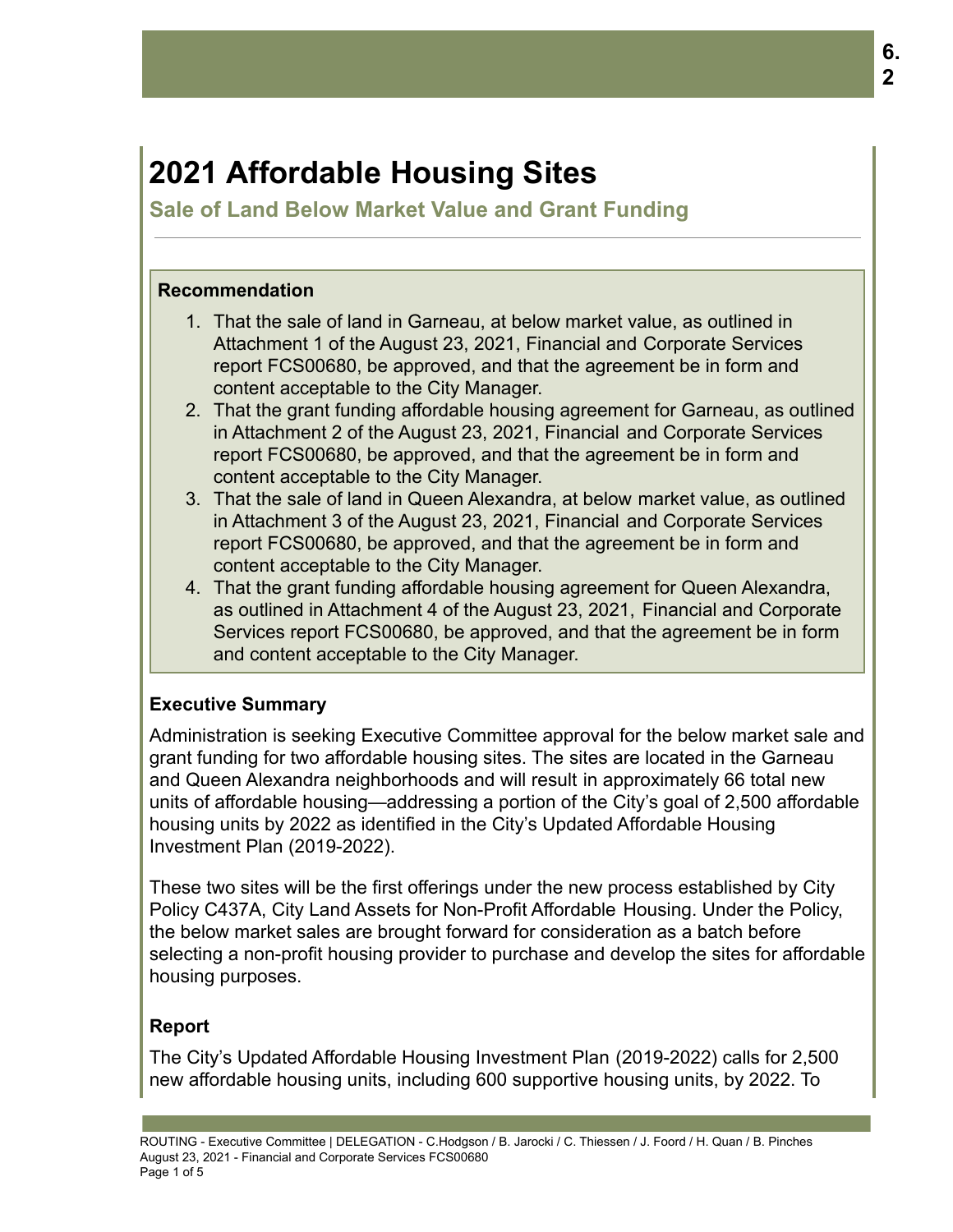#### **2021 Affordable Housing Sites - Sale of Land Below Market Value and Grant Funding**

achieve this target, guided by City Policy C601, Affordable Housing Investment Guidelines, Administration acquired two additional affordable housing sites located in Garneau and Queen Alexandra. On May 17, 2021, City Council approved the revised City Policy C437A, City Land Assets for Non-Profit Affordable Housing. The approval established a process to annually identify and utilize suitable City land assets for proposed land dispositions at below market value. The process facilitates the regular and predictable provision of long-term affordable housing in Edmonton. This report is the first report under the new approach, seeking Executive Committee approval for the below market sale and grant funding for a batch of sites offered through a competitive process to non-profit housing provider in Q4 of 2021, and awarded in Q1 of 2022.

In 2020, the City acquired the Garneau and Queen Alexandra sites for affordable housing due to their proximity to transit, amenities, and for their affordable housing development potential. On July 6, 2021, City Council approved Administration's application to rezone both sites to RA8 (Medium Rise Apartment zone). Administration estimates that the development at the site in Garneau will deliver 26 new affordable housing units, and development at the site in Queen Alexandra will deliver 40 new affordable housing units. The City will determine final unit counts from the design and program requirements of the eventual successful proponents.

The Garneau site's Sale Agreement and Grant Funding Affordable Housing Agreement Terms and Conditions are found in Attachments 1 and 2, respectively. The Terms and Conditions for the Sale Agreement and Grant Funding Affordable Housing Agreement for the Queen Alexandra site are found in Attachments 3 and 4, respectively.

#### **Next Steps**

If the recommendations are approved:

- Through a competitive process, Administration will select a non-profit housing provider for each site, prioritizing supportive housing proposals, affordability, ability to operate the development and proven experience successfully developing affordable housing.
- Once the non-profit housing providers are selected, the City and the respective developer for each site will enter into a Sales Agreement and Grant Funding Affordable Housing Agreement. The City will support the developer-led public engagement activities, including developing a Communications and Public Engagement Plan and Good Neighbour Plan.
- Administration will report back on these below market sales progress as part of the annual affordable housing update to City Council, which is anticipated to occur in the first quarter of 2022.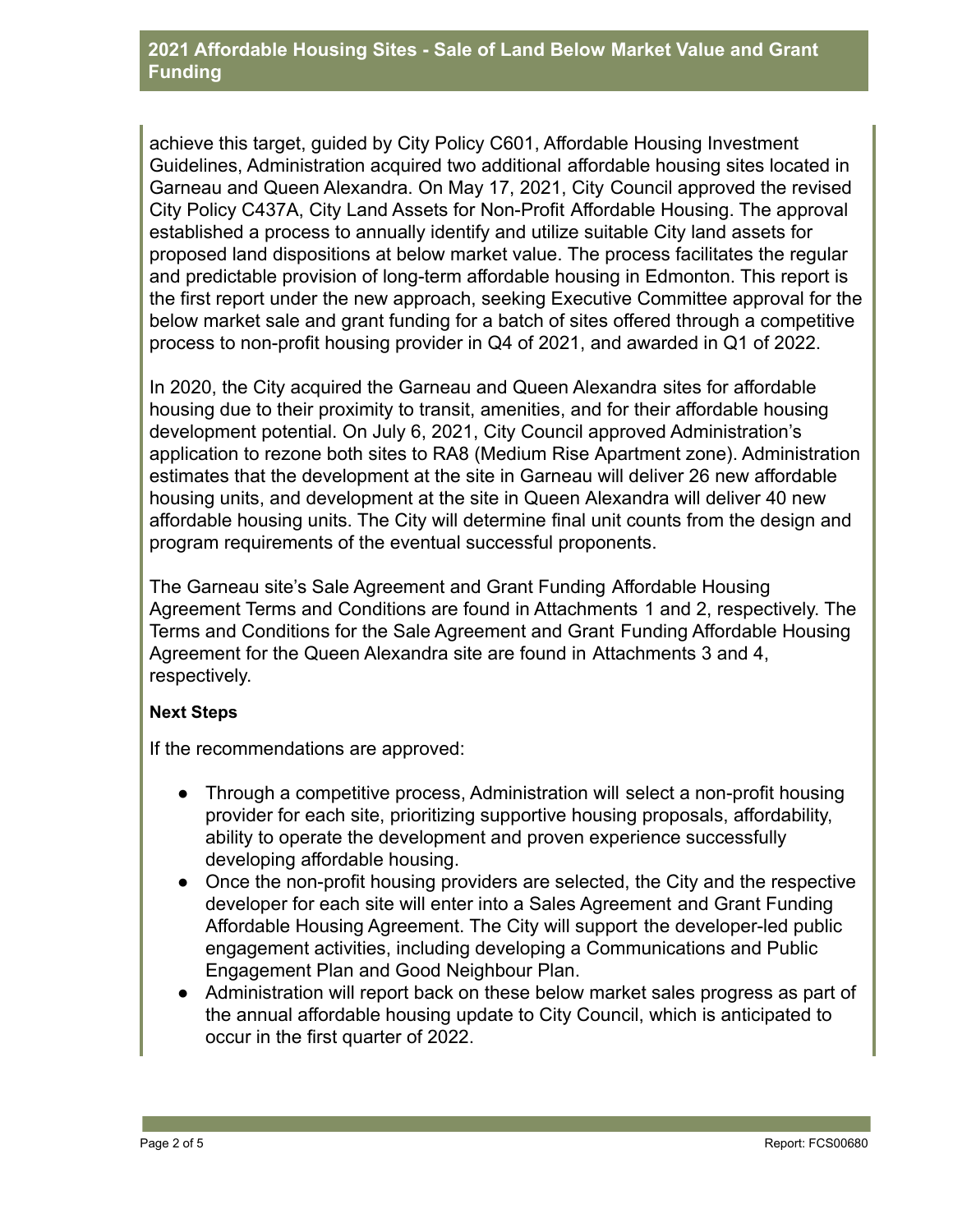● As this is the first offering under the new C437A policy, Administration will discuss and document lessons learned at the closing of these property offerings and the conclusion of the sales.

# **Budget/Financial**

The cumulative market value of both sites is approximately \$2.4 million. Since 2015, City Council has approved a cumulative market value of \$24.6 million in below market value land sales to non-profit housing providers. Administration will use up to \$1.7 million from Capital Profile 19-90-4100 - Affordable Housing Land Acquisition and Site Development to fund the grants for the servicing of both sites if the recommendation in this report is approved. Capital funding for the construction of these affordable housing developments and ongoing operating expenses will be the responsibility of the successful non-profit housing providers.

## **Legal**

As per section 70(2) of the Municipal Government Act, a disposition of land for below market value does not need to be advertised if it is to be used by a non-profit organization. As the proposed approval is for the disposition of the land to a non-profit organization as defined in section 241(f) of the Municipal Government Act, advertising is not required.

Section 35 of City Bylaw 16620 (City Administration Bylaw) enables the City Manager to approve agreements for disposition of a fee simple interest in land for fair market value or more, up to certain monetary limits. Approval is sought as the sale agreements at issue relate to disposition of fee simple interests in land for below fair market value.

Section 43 of City Bylaw 16620 (City Administration Bylaw) enables the City Manager to approve grant funding agreements valued under \$500,000 that do not pertain to an interest in land and do not exceed ten years in agreement term. Approval is sought as the grant funding affordable housing agreements at issue exceed these delegated authority limits.

# **Public Engagement**

Administration has shared information about developing affordable housing at these sites through mail drops to neighbours and meetings with community league representatives. On July 6, 2021, the public also had the opportunity to speak to the proposed RA8 (Medium Rise Apartment Zone) rezonings for both sites when the land use changes were presented at City Council Public Hearing. The City will continue to update community stakeholders as the development process progresses. Following the selection of a non-profit housing provider(s), the City will support a developer-led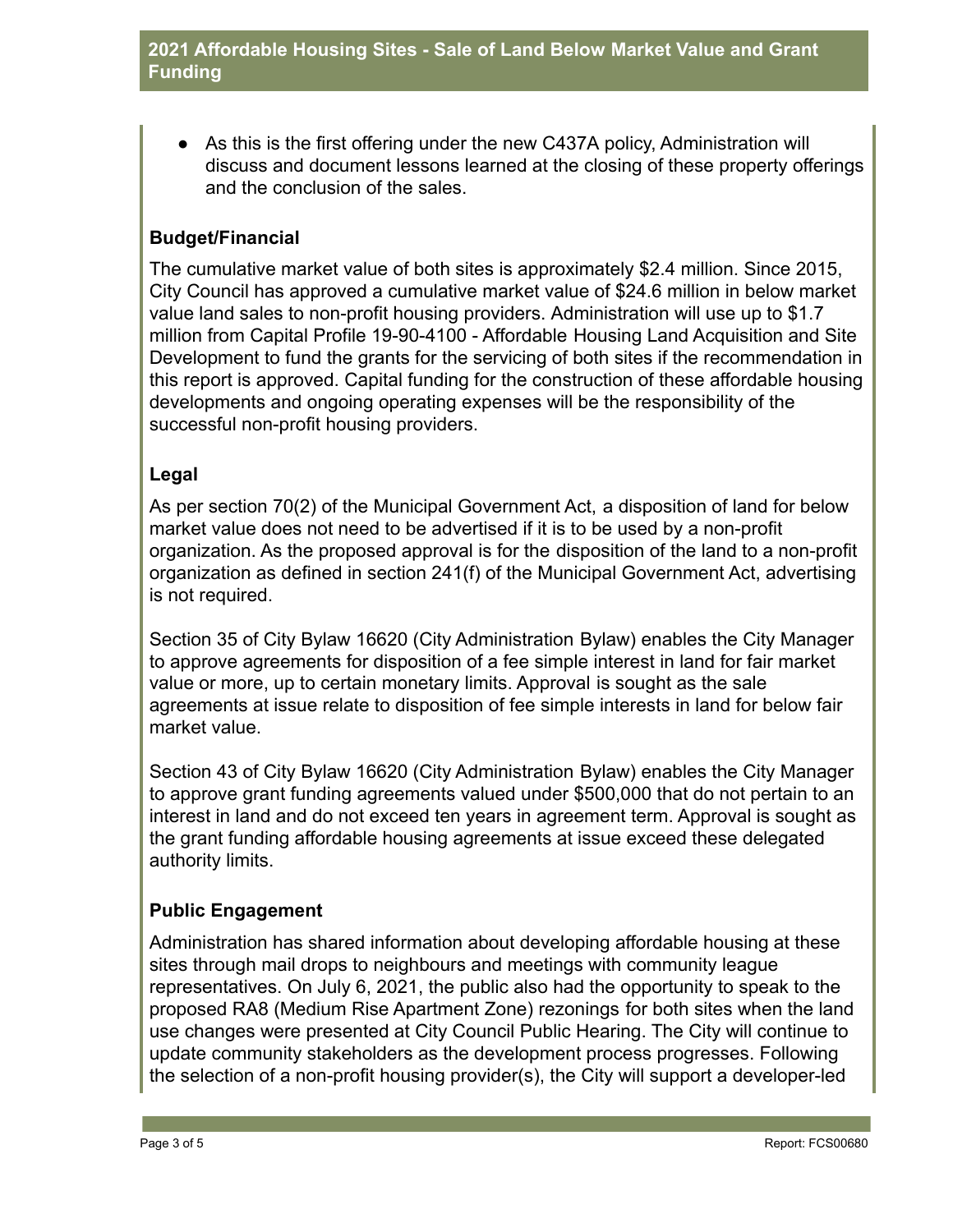# **2021 Affordable Housing Sites - Sale of Land Below Market Value and Grant Funding**

Communications and Public Engagement Plan and engagement on a Good Neighbour Plan for each site.

### **Corporate Outcomes and Performance Management**

**Corporate Outcome(s): The City of Edmonton has sustainable and accessible infrastructure**

| Outcome(s)                                                               | Measure(s)                                                                | <b>Result(s)</b> | Target(s)                   |
|--------------------------------------------------------------------------|---------------------------------------------------------------------------|------------------|-----------------------------|
| Increased supply of affordable<br>housing units in all areas of the city | Number of new<br>2018-2021:1,536<br>affordable housing<br>units supported |                  | 2,500 by the end of<br>2022 |
| Edmontonians have safe and<br>adequate housing                           | Number of people<br>experiencing<br>homelessness                          |                  | Decrease year over<br>year  |

#### **Risk Assessment**

| <b>Risk</b><br><b>Element</b>     | <b>Risk</b><br><b>Description</b>                                                                                                                                                                                                                 | Likelihood   | Impact                | <b>Risk Score</b><br>(with current<br>mitigations) | <b>Current</b><br><b>Mitigations</b>                                                                                                                     | <b>Potential</b><br><b>Future</b><br><b>Mitigations</b>                                                                                                                                 |  |  |  |
|-----------------------------------|---------------------------------------------------------------------------------------------------------------------------------------------------------------------------------------------------------------------------------------------------|--------------|-----------------------|----------------------------------------------------|----------------------------------------------------------------------------------------------------------------------------------------------------------|-----------------------------------------------------------------------------------------------------------------------------------------------------------------------------------------|--|--|--|
|                                   | If recommendation is approved                                                                                                                                                                                                                     |              |                       |                                                    |                                                                                                                                                          |                                                                                                                                                                                         |  |  |  |
| Public<br>Engagement              | The community<br>may not support<br>the future<br>development on<br>the identified<br>site.                                                                                                                                                       | 3 - Possible | 1 - Minor             | $3 - Low$                                          | Administration<br>has been<br>proactively<br>sharing<br>information with<br>impacted<br>communities and<br>considering<br>community<br>concerns.         | Communications<br>and Public<br>Engagement Plan<br>and development of<br>a good neighbour<br>plan will be required<br>for each site<br>development.                                     |  |  |  |
| If recommendation is not approved |                                                                                                                                                                                                                                                   |              |                       |                                                    |                                                                                                                                                          |                                                                                                                                                                                         |  |  |  |
| Public<br>Perception              | Poor public<br>perception of<br>the City's ability<br>to implement<br>the process<br>established in<br><b>City Policy</b><br>C437A and the<br>City's ability to<br>maximize its<br>resources to<br>advance<br>affordable<br>housing<br>solutions. | 4 - Likely   | $2 -$<br>Moderat<br>e | 8 - Medium                                         | Inform<br>communities and<br>the affordable<br>housing sector of<br>the City's<br>ongoing work<br>and strategies<br>related to<br>affordable<br>housing. | The City will<br>continue to review<br>its affordable<br>housing policies<br>and resources to<br>maximize their<br>impact and<br>advance affordable<br>housing strategies<br>and goals. |  |  |  |